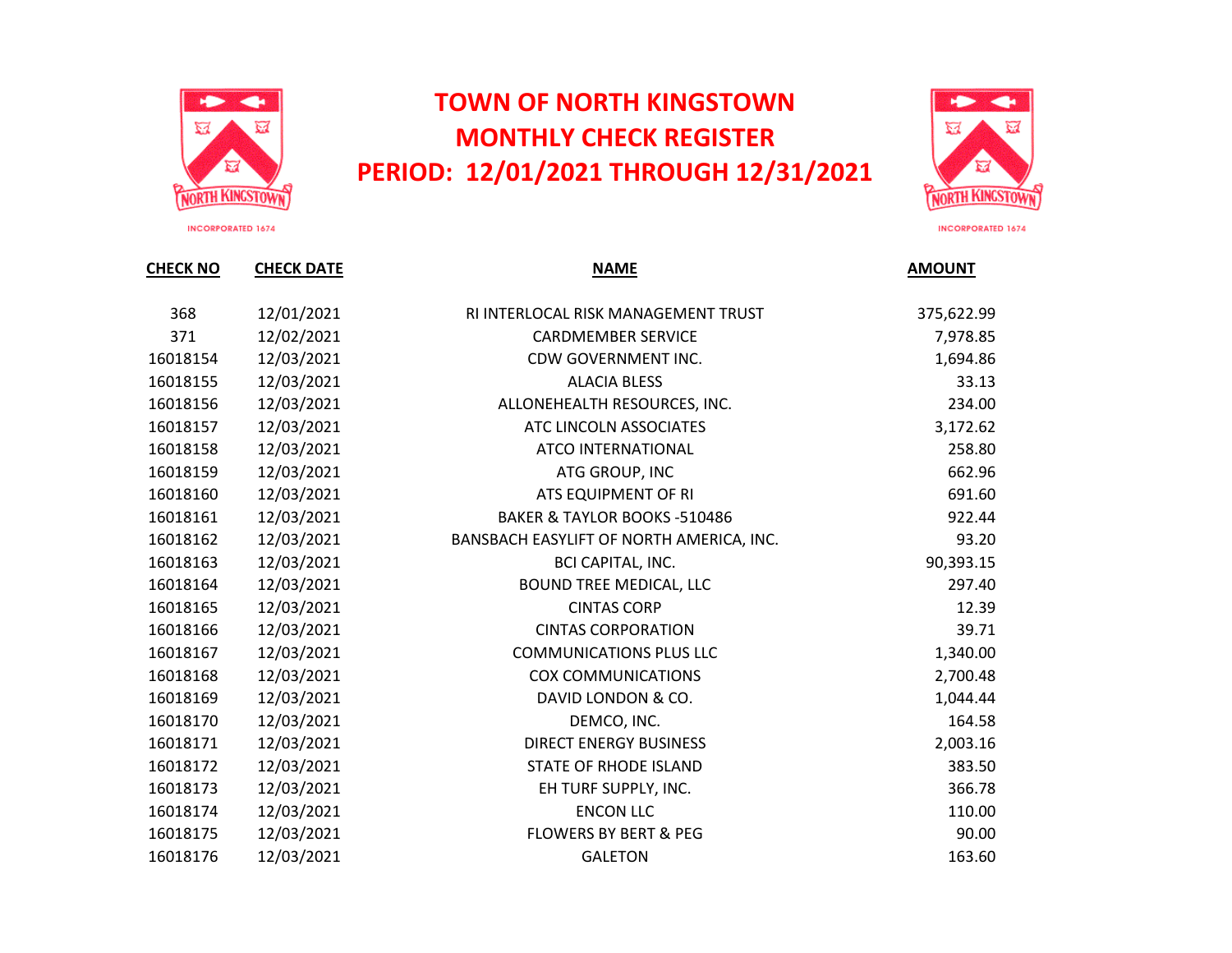| 16018177 | 12/03/2021 | <b>GEISSER ENGINEERING CORPORATION</b>          | 421.20    |
|----------|------------|-------------------------------------------------|-----------|
| 16018178 | 12/03/2021 | <b>GENALCO INC.</b>                             | 100.85    |
| 16018179 | 12/03/2021 | <b>GRAINGER</b>                                 | 75.28     |
| 16018180 | 12/03/2021 | GREENEREASE                                     | 7,507.00  |
| 16018181 | 12/03/2021 | <b>GREENWOOD EMERGENCY VEHICLES INC</b>         | 559.55    |
| 16018182 | 12/03/2021 | <b>SALLY GRUBER</b>                             | 300.00    |
| 16018183 | 12/03/2021 | HARBOR CONTROLS, INC                            | 1,035.04  |
| 16018184 | 12/03/2021 | <b>HOME DEPOT</b>                               | 41.94     |
| 16018185 | 12/03/2021 | HOME DEPOT                                      | 48.33     |
| 16018186 | 12/03/2021 | <b>HOME DEPOT</b>                               | 82.97     |
| 16018187 | 12/03/2021 | <b>HOME DEPOT</b>                               | 82.97     |
| 16018188 | 12/03/2021 | <b>HOME DEPOT</b>                               | 119.88    |
| 16018189 | 12/03/2021 | <b>HOME DEPOT</b>                               | 162.27    |
| 16018190 | 12/03/2021 | HOME DEPOT                                      | 176.59    |
| 16018191 | 12/03/2021 | <b>HOME DEPOT</b>                               | 274.26    |
| 16018192 | 12/03/2021 | INDUSTRIAL BURNER SERVICE, INC.                 | 581.50    |
| 16018193 | 12/03/2021 | <b>INGRAM BOOK GROUP</b>                        | 200.21    |
| 16018194 | 12/03/2021 | <b>KANOPY</b>                                   | 429.00    |
| 16018195 | 12/03/2021 | <b>LARGESS FORESTRY</b>                         | 750.00    |
| 16018196 | 12/03/2021 | <b>JIM LATHROP</b>                              | 304.16    |
| 16018197 | 12/03/2021 | LAWSON PRODUCTS, INC.                           | 316.35    |
| 16018198 | 12/03/2021 | LINCOLN ENERGY MECHANICAL SERVICES, INC.        | 153.00    |
| 16018199 | 12/03/2021 | MALTZ SALES COMPANY                             | 275.00    |
| 16018200 | 12/03/2021 | MIDWEST TAPE                                    | 723.45    |
| 16018201 | 12/03/2021 | MT. PLEASANT ALARMS                             | 225.00    |
| 16018202 | 12/03/2021 | MUNICIPAL EMERGENCY SERVICES DEPOSITORY ACCOUNT | 176.80    |
| 16018203 | 12/03/2021 | <b>NATIONAL GRID</b>                            | 43,013.32 |
| 16018204 | 12/03/2021 | <b>NATIONAL GRID</b>                            | 395.33    |
| 16018205 | 12/03/2021 | <b>NATIONAL GRID</b>                            | 4,206.80  |
| 16018206 | 12/03/2021 | NEW ENGLAND FIRE EQUIPMENT AND                  | 5,239.00  |
| 16018207 | 12/03/2021 | O'REILLY/FIRST CALL                             | 106.96    |
| 16018208 | 12/03/2021 | OVERHEAD DOOR CO. OF PROVIDENCE INC             | 237.50    |
| 16018209 | 12/03/2021 | PALMER SPRING CO                                | 710.33    |
| 16018210 | 12/03/2021 | PASCALE SERVICE CORP.                           | 1,114.22  |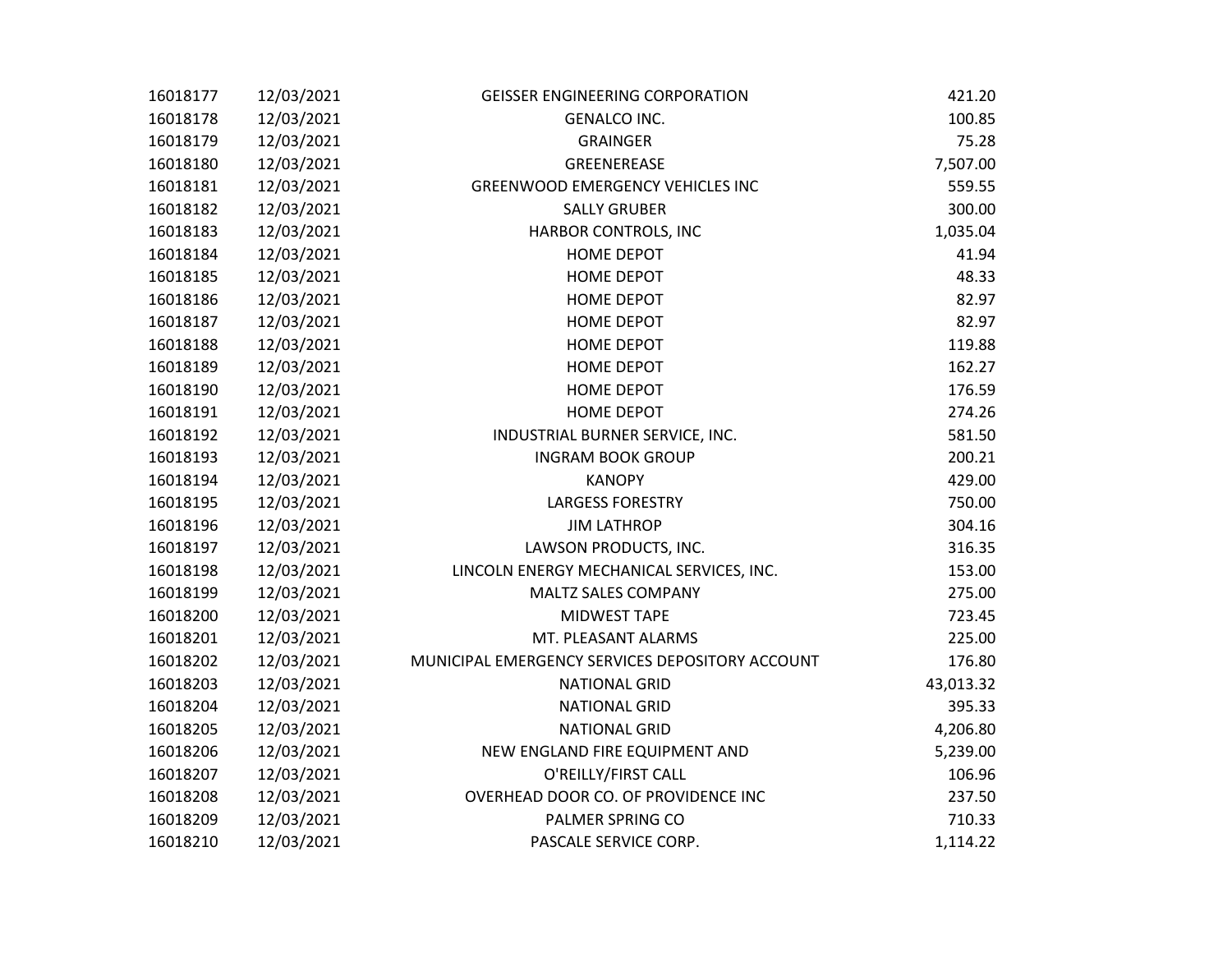| 16018211 | 12/03/2021 | PAT'S POWER EQUIPMENT              | 87.60      |
|----------|------------|------------------------------------|------------|
| 16018212 | 12/03/2021 | PETERSON OIL SERVICE, INC.         | 10,209.59  |
| 16018213 | 12/03/2021 | PRECISION BUSINESS FORMS, LTD.     | 829.52     |
| 16018214 | 12/03/2021 | PUTNAM PIPE CORP                   | 110.50     |
| 16018215 | 12/03/2021 | <b>QUALITY MECHANICAL</b>          | 380.20     |
| 16018216 | 12/03/2021 | <b>QUENCH</b>                      | 40.00      |
| 16018217 | 12/03/2021 | R.I. RESOURCE RECOVERY CORP.       | 33,545.30  |
| 16018218 | 12/03/2021 | RI DEPARTMENT OF HEALTH LABORATORY | 665.00     |
| 16018219 | 12/03/2021 | <b>RIAFC</b>                       | 425.00     |
| 16018220 | 12/03/2021 | RIVERHEAD BUILDING SUPPLY          | 576.00     |
| 16018221 | 12/03/2021 | <b>ROBERTS AUTOMOTIVE</b>          | 144.42     |
| 16018222 | 12/03/2021 | SAFEWARE, INC.                     | 197.32     |
| 16018223 | 12/03/2021 | SALK'S HARDWARE & MARINE INC.      | 67.91      |
| 16018224 | 12/03/2021 | <b>BRANDON SCAVITTI</b>            | 42.56      |
| 16018225 | 12/03/2021 | STAPLES BUSINESS ADVANTAGE         | 144.20     |
| 16018226 | 12/03/2021 | STILES CO., INC.                   | 5,600.00   |
| 16018227 | 12/03/2021 | SUBURBAN PROPANE-1117              | 2,278.39   |
| 16018228 | 12/03/2021 | T MIOZZI INC                       | 277,325.87 |
| 16018229 | 12/03/2021 | THE INDEPENDENT                    | 47.00      |
| 16018230 | 12/03/2021 | THE LOCK SHOP, INC.                | 238.14     |
| 16018231 | 12/03/2021 | <b>TOM SPINK</b>                   | 50.00      |
| 16018232 | 12/03/2021 | <b>TYLER BUSINESS FORMS</b>        | 430.83     |
| 16018233 | 12/03/2021 | UNIVAR USA INC.                    | 3,602.35   |
| 16018234 | 12/03/2021 | <b>VERIZON</b>                     | 1,380.28   |
| 16018235 | 12/03/2021 | VISION GOVERNMENT SOLUTIONS, INC.  | 22,451.32  |
| 16018236 | 12/03/2021 | <b>ERIN VOGHT</b>                  | 50.00      |
| 16018237 | 12/03/2021 | VORTEX, INC.                       | 650.00     |
| 16018238 | 12/03/2021 | W. B. MASON CO., INC.              | 593.86     |
| 16018239 | 12/03/2021 | WASTE MANAGEMENT OF RHODE ISLAND   | 4,223.29   |
| 16018240 | 12/03/2021 | <b>WICKFORD LUMBER</b>             | 307.38     |
| 372      | 12/08/2021 | <b>INSOURCE SOLUTIONS GROUP</b>    | 4,044.67   |
| 373      | 12/08/2021 | USI INSURANCE SVCS. OF RI, INC     | 6,639.36   |
| 16018241 | 12/09/2021 | STATE OF RHODE ISLAND              | 3,189.00   |
| 16018242 | 12/09/2021 | APPLIED GEOGRAPHICS, INC.          | 3,500.00   |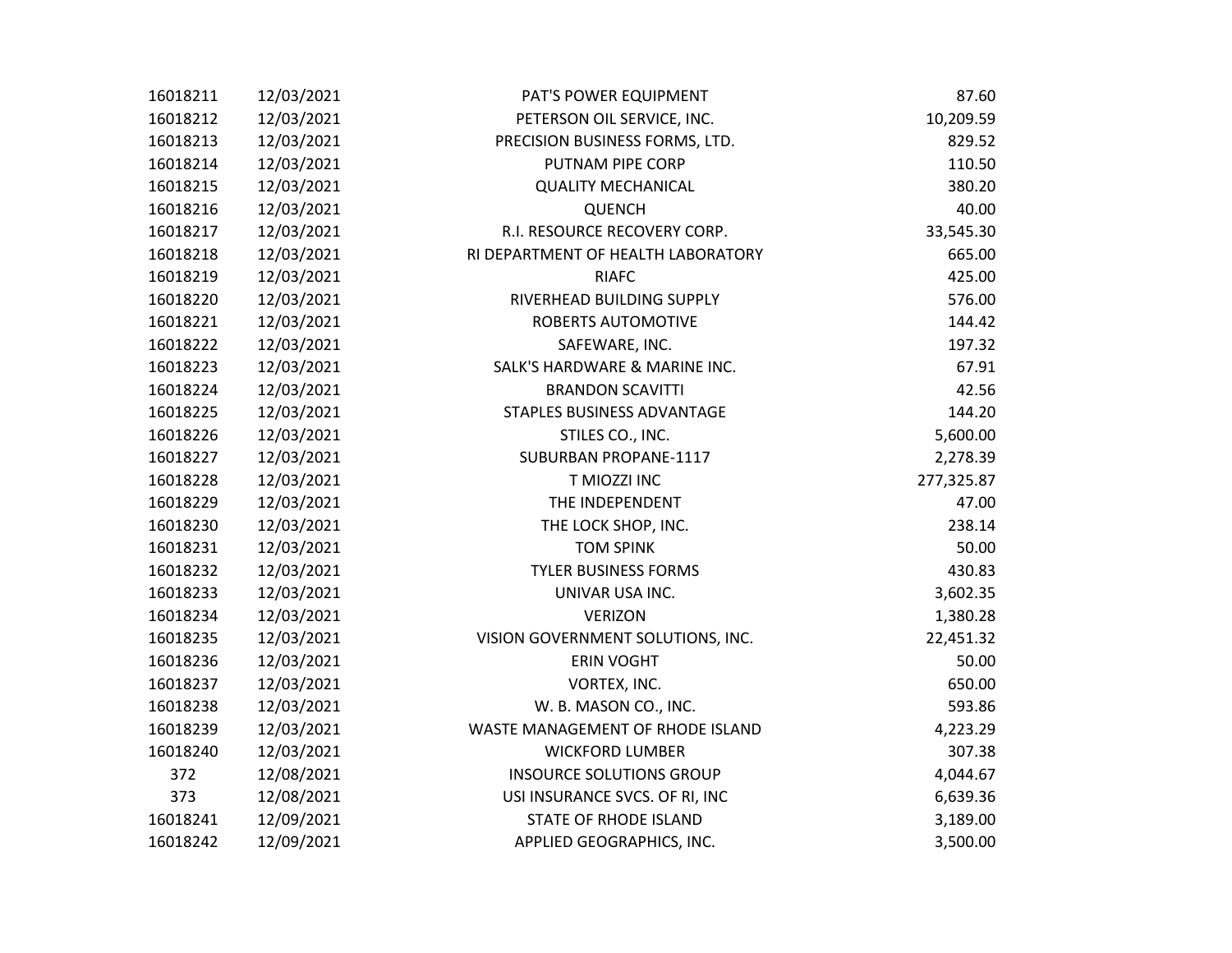| 16018243 | 12/09/2021 | STATE OF RI SECRETARY OF STATE          | 2,325.00  |
|----------|------------|-----------------------------------------|-----------|
| 16018244 | 12/09/2021 | ATG GROUP, INC                          | 788.50    |
| 16018245 | 12/09/2021 | ATS EQUIPMENT OF RI                     | 695.00    |
| 16018246 | 12/09/2021 | STATE OF RHODE ISLAND                   | 420.00    |
| 16018247 | 12/09/2021 | AWARENESS PROCTECTIVE CONSULTANTS, LLC. | 750.00    |
| 16018248 | 12/09/2021 | <b>BAL LABORATORY</b>                   | 2,406.00  |
| 16018249 | 12/09/2021 | BETA ENGINEERING, INC.                  | 1,902.00  |
| 16018250 | 12/09/2021 | <b>BLUE SUN TOWING</b>                  | 104.00    |
| 16018251 | 12/09/2021 | <b>BROOKLINE MACHINE CO. INC.</b>       | 757.09    |
| 16018252 | 12/09/2021 | <b>BROOKS INDUSTRIAL MARINE</b>         | 153.60    |
| 16018253 | 12/09/2021 | F.H. CANN & ASSOC., INC.                | 3,747.15  |
| 16018254 | 12/09/2021 | <b>CINTAS FIRST AID &amp; SAFETY</b>    | 24.33     |
| 16018255 | 12/09/2021 | COLE CONSTRUCTION CORP.                 | 2,750.00  |
| 16018256 | 12/09/2021 | MELISSA CROTEAU                         | 20.00     |
| 16018257 | 12/09/2021 | CYBER COMMUNICATIONS SOLUTIONS, INC.    | 160.00    |
| 16018258 | 12/09/2021 | <b>D&amp;L SHOOTING SUPPLIES</b>        | 550.00    |
| 16018259 | 12/09/2021 | DARROWEVERETT, LLP                      | 45.00     |
| 16018260 | 12/09/2021 | <b>DAVE'S MARKETPLACE</b>               | 7.68      |
| 16018261 | 12/09/2021 | <b>DIRECT ENERGY BUSINESS</b>           | 540.60    |
| 16018262 | 12/09/2021 | EH TURF SUPPLY, INC.                    | 1,118.54  |
| 16018263 | 12/09/2021 | <b>ESRI PRESS</b>                       | 1,700.00  |
| 16018264 | 12/09/2021 | EVERETT J. PRESCOTT, INC.               | 160.03    |
| 16018265 | 12/09/2021 | <b>FEDEX</b>                            | 56.10     |
| 16018266 | 12/09/2021 | <b>SALLY GRUBER</b>                     | 276.00    |
| 16018267 | 12/09/2021 | HARBOR CONTROLS, INC                    | 23,687.00 |
| 16018268 | 12/09/2021 | THE INDEPENDENT                         | 68.00     |
| 16018269 | 12/09/2021 | SOUTH COUNTY NEWSPAPERS, INC.           | 321.39    |
| 16018270 | 12/09/2021 | <b>SCOTT KETTELLE</b>                   | 112.96    |
| 16018271 | 12/09/2021 | MARK E. LIBERATI                        | 1,725.00  |
| 16018272 | 12/09/2021 | LINDE GAS AND EQUIPMENT INC.            | 9.92      |
| 16018273 | 12/09/2021 | <b>MARCUM LLP</b>                       | 17,240.00 |
| 16018274 | 12/09/2021 | <b>HARRY MCCRAY</b>                     | 150.00    |
| 16018275 | 12/09/2021 | MCI COMM SERVICE                        | 36.08     |
| 16018276 | 12/09/2021 | <b>MONTAGE ENTERPRISES</b>              | 149.08    |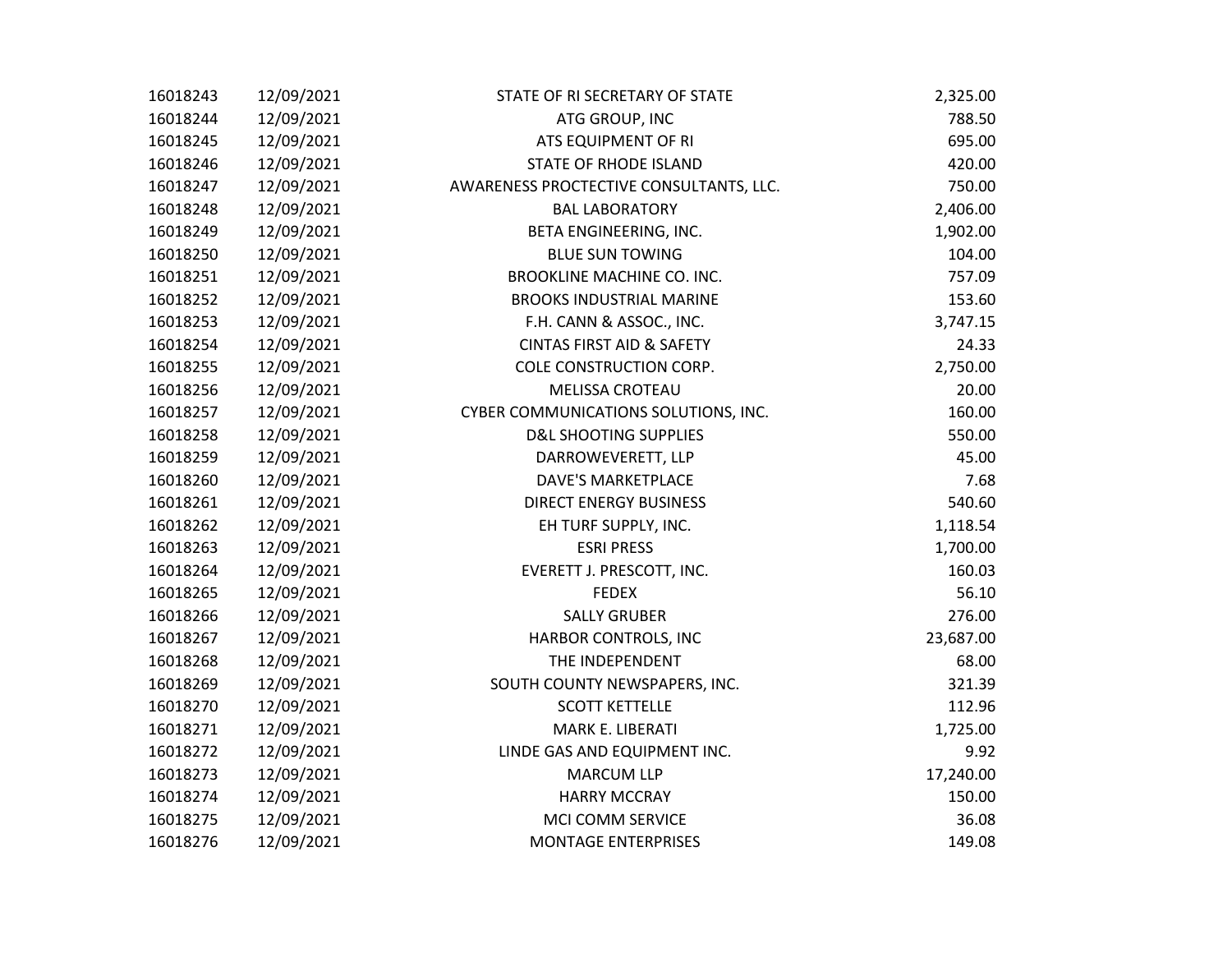| 16018277 | 12/09/2021 | MTE TURF EQUIPMENT SOLUTIONS        | 1,298.31  |
|----------|------------|-------------------------------------|-----------|
| 16018278 | 12/09/2021 | <b>NATIONAL GRID</b>                | 421.25    |
| 16018279 | 12/09/2021 | NEW ENGLAND ASSOC OF CITY & TOWN CL | 60.00     |
| 16018280 | 12/09/2021 | NEW ENGLAND FIRE EQUIPMENT AND      | 469.60    |
| 16018281 | 12/09/2021 | NK ANIMAL HOSPITAL                  | 1,247.23  |
| 16018282 | 12/09/2021 | <b>NORTH AMERICAN RESCUE</b>        | 230.10    |
| 16018283 | 12/09/2021 | O'REILLY/FIRST CALL                 | 584.22    |
| 16018284 | 12/09/2021 | PETERSON OIL SERVICE, INC.          | 6,839.13  |
| 16018285 | 12/09/2021 | PRINT WORLD                         | 40.00     |
| 16018286 | 12/09/2021 | <b>QUONSET AUTO BODY INC</b>        | 3,470.19  |
| 16018287 | 12/09/2021 | <b>QUONSET DEVELOPMENT CORP</b>     | 11,268.23 |
| 16018288 | 12/09/2021 | RAPS AUTO PARTS SUPPLY, INC.        | 2,594.29  |
| 16018289 | 12/09/2021 | RHODE ISLAND TRAFFIC TRIBUNAL       | 3,418.93  |
| 16018290 | 12/09/2021 | <b>STATE OF RI</b>                  | 45.00     |
| 16018291 | 12/09/2021 | ROBERTS CHEMICAL COMPANY            | 820.00    |
| 16018292 | 12/09/2021 | SALK'S HARDWARE & MARINE INC.       | 32.45     |
| 16018293 | 12/09/2021 | <b>STEPHEN JARROW</b>               | 36.49     |
| 16018294 | 12/09/2021 | MICHAEL L. TAYLOR                   | 53.76     |
| 16018295 | 12/09/2021 | THE LOCK SHOP, INC.                 | 27.14     |
| 16018296 | 12/09/2021 | TIRE PROS, INC.                     | 622.24    |
| 16018297 | 12/09/2021 | TMDE CALIBRATION LABS INC           | 1,745.37  |
| 16018298 | 12/09/2021 | <b>TOKAY SOFTWARE</b>               | 650.00    |
| 16018299 | 12/09/2021 | <b>TOM IRWIN</b>                    | 4,634.16  |
| 16018300 | 12/09/2021 | TRANSUNION RISK AND ALTERNATIVE     | 75.00     |
| 16018301 | 12/09/2021 | <b>CAROLINE TUDINO</b>              | 179.26    |
| 16018302 | 12/09/2021 | <b>US BANK</b>                      | 600.00    |
| 16018303 | 12/09/2021 | <b>USA BLUE BOOK</b>                | 1,259.92  |
| 16018304 | 12/09/2021 | VERIZON WIRELESS MESSAGING SERVICES | 688.63    |
| 16018305 | 12/09/2021 | W. B. MASON CO., INC.               | 478.21    |
| 16018306 | 12/09/2021 | <b>WICKFORD LUMBER</b>              | 412.39    |
| 16018307 | 12/09/2021 | <b>WRIGHT-PIERCE</b>                | 16,515.44 |
| 16018308 | 12/09/2021 | YANKEE AUTO ELECTRIC                | 75.00     |
| 16018309 | 12/10/2021 | <b>JASON BENEDUCE</b>               | 958.76    |
| 16018310 | 12/10/2021 | <b>ASHLEY BRILLON</b>               | 1,365.43  |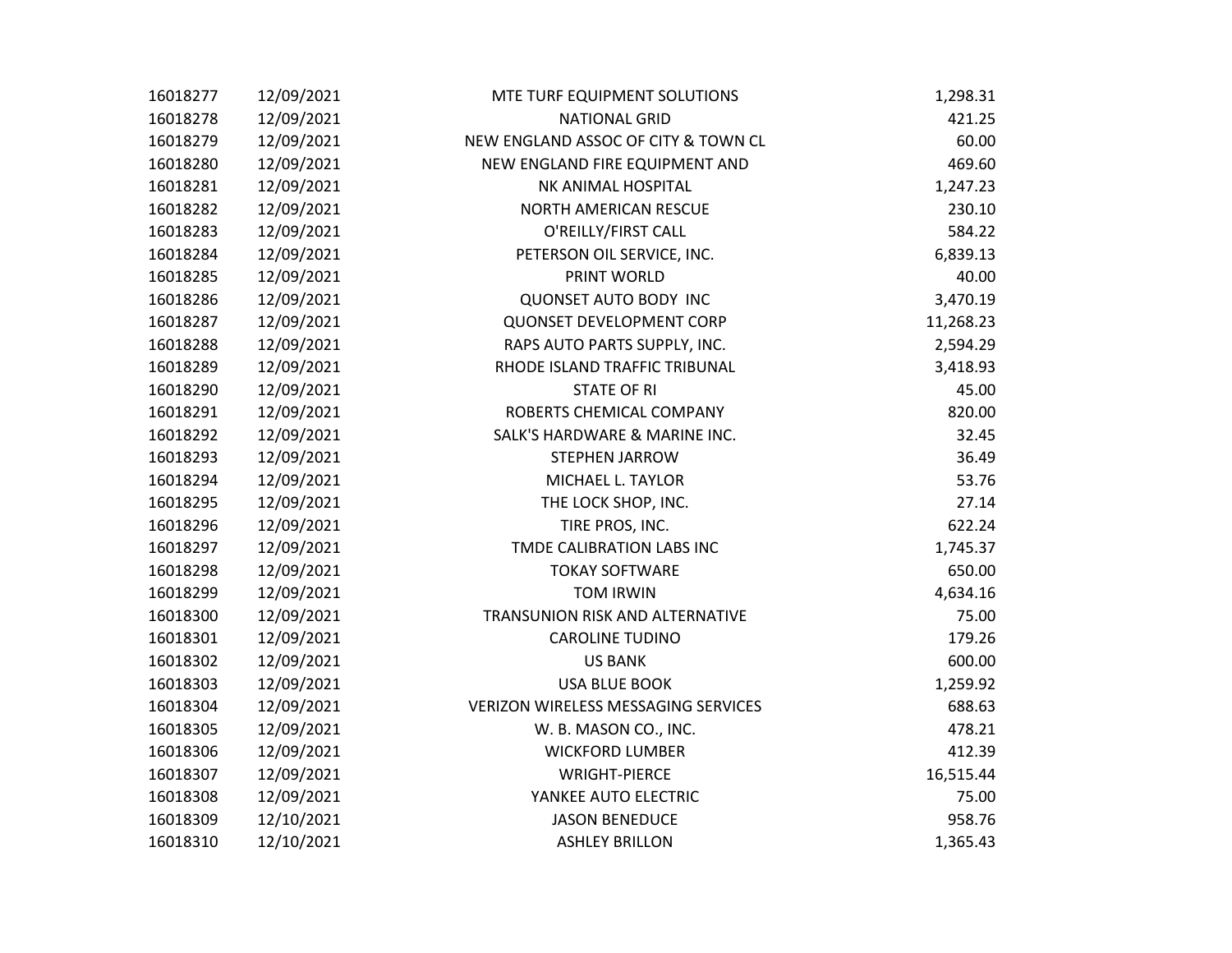| 16018311 | 12/10/2021 | <b>JESSE JARVIS</b>                             | 1,131.13 |
|----------|------------|-------------------------------------------------|----------|
| 16018312 | 12/10/2021 | <b>BRIAN KANACZET</b>                           | 1,002.45 |
| 16018313 | 12/10/2021 | <b>TRAVIS MAIATO</b>                            | 1,500.00 |
| 16018314 | 12/10/2021 | <b>TOM MENEC</b>                                | 1,481.31 |
| 16018315 | 12/10/2021 | <b>JOHN URBAN</b>                               | 1,183.50 |
| 374      | 12/13/2021 | <b>INSOURCE SOLUTIONS GROUP</b>                 | 1,441.59 |
| 376      | 12/13/2021 | RI INTERLOCAL RISK MANAGEMENT TRUST             | 0.03     |
| 377      | 12/14/2021 | <b>INSOURCE SOLUTIONS GROUP</b>                 | 3,495.79 |
| 16018316 | 12/15/2021 | CDW GOVERNMENT INC.                             | 1,328.86 |
| 16018317 | 12/15/2021 | AMCHAR WHOLESALE                                | 818.60   |
| 16018318 | 12/15/2021 | BELMONT AND CRYSTAL SPRINGS                     | 78.67    |
| 16018319 | 12/15/2021 | <b>ROB BLAIS</b>                                | 600.00   |
| 16018320 | 12/15/2021 | <b>BOUND TREE MEDICAL, LLC</b>                  | 465.10   |
| 16018321 | 12/15/2021 | CASEY ENGINEERED MAINTENANCE, INC.              | 1,750.23 |
| 16018322 | 12/15/2021 | ALLEGIANCE TRUCKS, LLC                          | 625.00   |
| 16018323 | 12/15/2021 | COCUMSCUSSOC ASSOCIATION                        | 1,075.00 |
| 16018324 | 12/15/2021 | <b>COX COMMUNICATIONS</b>                       | 128.66   |
| 16018325 | 12/15/2021 | <b>COX COMMUNICATIONS</b>                       | 42.57    |
| 16018326 | 12/15/2021 | <b>DAVE'S MARKETPLACE</b>                       | 91.28    |
| 16018327 | 12/15/2021 | DIVERSIFIED MOBILE SERVICES                     | 2,957.49 |
| 16018328 | 12/15/2021 | DUAL VOLTAGE ELECTRIC                           | 1,539.30 |
| 16018329 | 12/15/2021 | <b>CHELSEY DUMAS-GIBBS</b>                      | 89.00    |
| 16018330 | 12/15/2021 | <b>FLYNN AUTOMOTIVE</b>                         | 110.35   |
| 16018331 | 12/15/2021 | GOVOS, INC.                                     | 3,360.60 |
| 16018332 | 12/15/2021 | <b>GRAINGER</b>                                 | 139.40   |
| 16018333 | 12/15/2021 | <b>SALLY GRUBER</b>                             | 345.00   |
| 16018334 | 12/15/2021 | RHODE ISLAND DEPT OF HEALTH                     | 1,995.00 |
| 16018335 | 12/15/2021 | HOWARD JOHNSON, INC.                            | 112.63   |
| 16018336 | 12/15/2021 | SOUTH COUNTY NEWSPAPERS, INC.                   | 313.40   |
| 16018337 | 12/15/2021 | MCKESSON MEDICAL-SURGICAL                       | 110.16   |
| 16018338 | 12/15/2021 | <b>MIDCITY STEEL</b>                            | 80.00    |
| 16018339 | 12/15/2021 | MONROE SYSTEMS FOR BUSINESS                     | 35.29    |
| 16018340 | 12/15/2021 | MT. PLEASANT ALARMS                             | 225.00   |
| 16018341 | 12/15/2021 | MUNICIPAL EMERGENCY SERVICES DEPOSITORY ACCOUNT | 855.28   |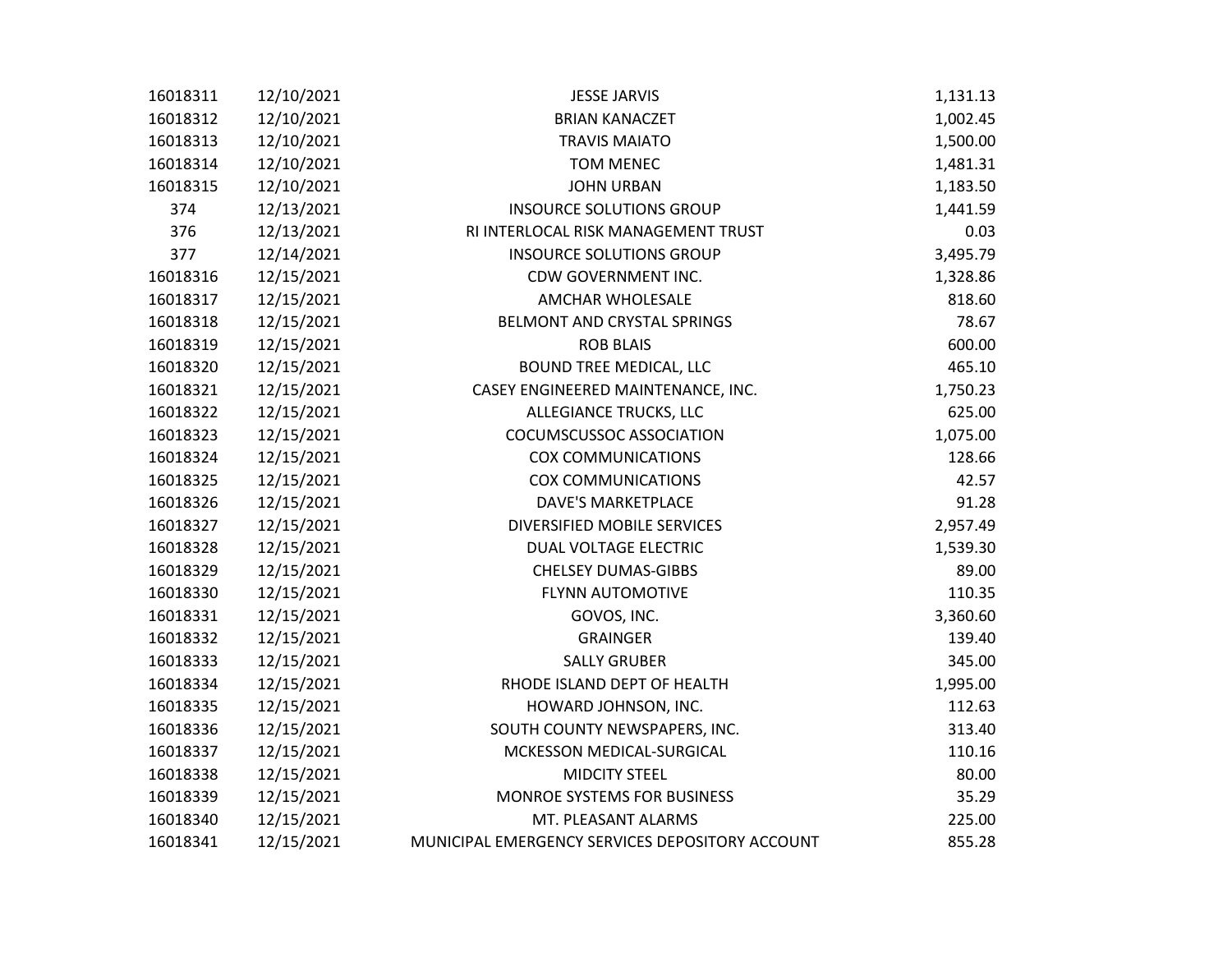| 16018342 | 12/15/2021 | <b>NATIONAL GRID</b>                               | 76,296.88 |
|----------|------------|----------------------------------------------------|-----------|
| 16018343 | 12/15/2021 | <b>NATIONAL GRID</b>                               | 217.36    |
| 16018344 | 12/15/2021 | NEWPORT APPRAISAL GROUP, LLC                       | 2,700.00  |
| 16018345 | 12/15/2021 | NORTHEAST NURSERY                                  | 2,446.80  |
| 16018346 | 12/15/2021 | O'REILLY/FIRST CALL                                | 291.48    |
| 16018347 | 12/15/2021 | OCCUPATIONAL HEALTH CENTERS OF SOUTHWEST, P.A., CO | 103.50    |
| 16018348 | 12/15/2021 | OHLIN SALES, INC.                                  | 176.36    |
| 16018349 | 12/15/2021 | OVERHEAD DOOR CO. OF PROVIDENCE INC                | 186.00    |
| 16018350 | 12/15/2021 | PALMER SPRING CO                                   | 363.38    |
| 16018351 | 12/15/2021 | PAT'S POWER EQUIPMENT                              | 468.25    |
| 16018352 | 12/15/2021 | PETE'S TIRE BARN INC                               | 2,467.62  |
| 16018353 | 12/15/2021 | PETERSON OIL SERVICE, INC.                         | 11,305.88 |
| 16018354 | 12/15/2021 | <b>POWERDMS</b>                                    | 23.85     |
| 16018355 | 12/15/2021 | PRECISION BUSINESS FORMS, LTD.                     | 85.00     |
| 16018356 | 12/15/2021 | PRIME SYSTEMS INC                                  | 5,131.25  |
| 16018357 | 12/15/2021 | <b>QUONSET AUTO BODY INC</b>                       | 541.52    |
| 16018358 | 12/15/2021 | RAPS AUTO PARTS SUPPLY, INC.                       | 1,394.32  |
| 16018359 | 12/15/2021 | <b>READ CUSTOM SOILS</b>                           | 3,666.45  |
| 16018360 | 12/15/2021 | <b>READY REFRESH BY NESTLE</b>                     | 19.98     |
| 16018361 | 12/15/2021 | RESOURCE MANAGEMENT ASSOCIATES, INC.               | 1,084.37  |
| 16018362 | 12/15/2021 | RHODE ISLAND TRAFFIC TRIBUNAL                      | 12,741.56 |
| 16018363 | 12/15/2021 | <b>RITCCA</b>                                      | 80.00     |
| 16018364 | 12/15/2021 | SALK'S HARDWARE & MARINE INC.                      | 571.16    |
| 16018365 | 12/15/2021 | <b>SCM PRODUCTS INC</b>                            | 10,435.00 |
| 16018366 | 12/15/2021 | SHERWIN-WILLIAMS CO.                               | 145.91    |
| 16018367 | 12/15/2021 | SIGNATURE PRINTING INC.                            | 185.00    |
| 16018368 | 12/15/2021 | <b>MATTHEW SOUZA</b>                               | 145.00    |
| 16018369 | 12/15/2021 | STATE OF RHODE ISLAND                              | 5,600.00  |
| 16018370 | 12/15/2021 | STILES CO., INC.                                   | 131.50    |
| 16018371 | 12/15/2021 | <b>STRYKER SALES CORP</b>                          | 8,665.20  |
| 16018372 | 12/15/2021 | SUBURBAN PROPANE-1117                              | 5,545.07  |
| 16018373 | 12/15/2021 | <b>SUPPLY NEW ENGLAND</b>                          | 139.89    |
| 16018374 | 12/15/2021 | <b>THOMPSON LUMBER</b>                             | 236.00    |
| 16018375 | 12/15/2021 | <b>TRACTOR SUPPLY COMPANY</b>                      | 48.97     |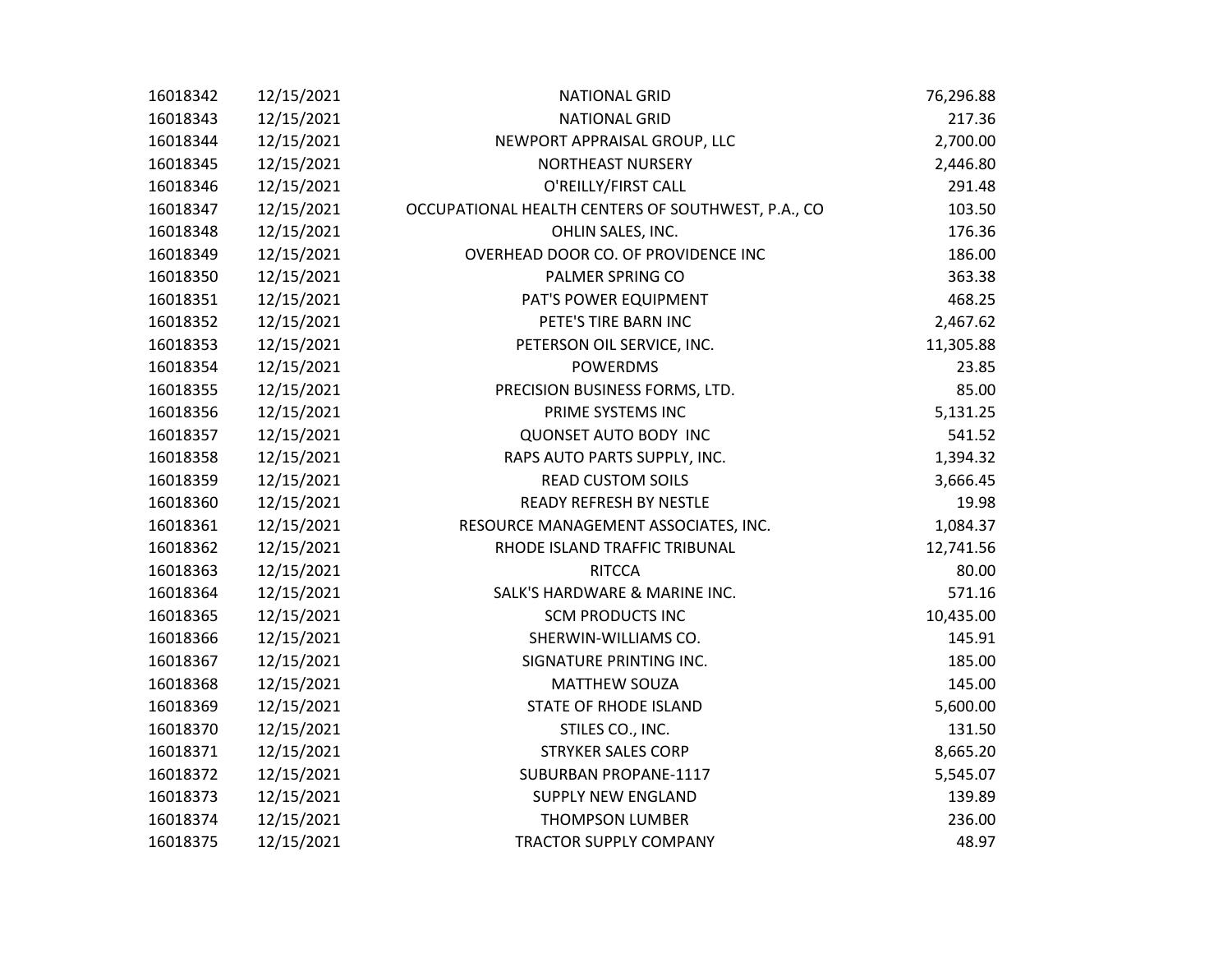| 16018376 | 12/15/2021 | TRASK PETROLEUM EQUIPMENT CO            | 248.98     |
|----------|------------|-----------------------------------------|------------|
| 16018377 | 12/15/2021 | <b>TYLER BUSINESS FORMS</b>             | 139.76     |
| 16018378 | 12/15/2021 | <b>TYLER TECHNOLOGIES INC</b>           | 64,445.44  |
| 16018379 | 12/15/2021 | UNIVERSITY OF RHODE ISLAND              | 600.00     |
| 16018380 | 12/15/2021 | <b>VERIZON</b>                          | 66.85      |
| 16018381 | 12/15/2021 | <b>VERIZON WIRELESS</b>                 | 609.53     |
| 16018382 | 12/15/2021 | W. B. MASON CO., INC.                   | 1,097.30   |
| 16018383 | 12/15/2021 | WARWICK WINWATER WORKS CO. INC.         | 430.68     |
| 16018384 | 12/15/2021 | WASTE MANAGEMENT OF RHODE ISLAND        | 2,835.00   |
| 16018385 | 12/15/2021 | WASTE MANAGEMENT OF RHODE ISLAND        | 6,986.88   |
| 16018386 | 12/15/2021 | WASTE MANAGEMENT OF RHODE ISLAND        | 39,341.66  |
| 16018387 | 12/15/2021 | WBG INC.                                | 1,400.00   |
| 16018388 | 12/15/2021 | <b>WEST MARINE PRO</b>                  | 102.29     |
| 16018389 | 12/15/2021 | <b>WICKFORD LUMBER</b>                  | 8.50       |
| 378      | 12/16/2021 | RI INTERLOCAL RISK MANAGEMENT TRUST     | 6,897.58   |
| 16018390 | 12/16/2021 | <b>JULIANA OQUENDO</b>                  | 90.00      |
| 16018391 | 12/16/2021 | UNION FIRE DISTRICT OF S.KINGSTOWN      | 300.00     |
| 379      | 12/17/2021 | RI INTERLOCAL RISK MANAGEMENT TRUST     | 5,713.55   |
| 380      | 12/22/2021 | SIEMENS MOBILITY INC                    | 95,913.46  |
| 381      | 12/22/2021 | SIEMENS MOBILITY INC                    | 223,219.37 |
| 16018392 | 12/23/2021 | CDW GOVERNMENT INC.                     | 121.24     |
| 16018393 | 12/23/2021 | A-OK TURF EQUIPMENT                     | 1,729.33   |
| 16018394 | 12/23/2021 | AIR GAS USA, LLC                        | 375.73     |
| 16018395 | 12/23/2021 | KEVIN M ALVERSON, LA                    | 3,237.50   |
| 16018396 | 12/23/2021 | AMERICAN PUBLIC WORKS ASSOCIATION       | 745.00     |
| 16018397 | 12/23/2021 | OLDCASTLE ARCHITECTURAL INC. CO 420     | 1,226.92   |
| 16018398 | 12/23/2021 | APOLLO SAFETY, INC.                     | 1,045.00   |
| 16018399 | 12/23/2021 | APPONAUG ANIMAL HOSPITAL                | 468.88     |
| 16018400 | 12/23/2021 | <b>BAKER &amp; TAYLOR BOOKS -510486</b> | 2,490.75   |
| 16018401 | 12/23/2021 | THE BOSTON GLOBE                        | 77.50      |
| 16018402 | 12/23/2021 | DARYL A. BRAZO                          | 111.00     |
| 16018403 | 12/23/2021 | <b>BRIAN BURKE</b>                      | 2,790.82   |
| 16018404 | 12/23/2021 | <b>BUCKLEY HEATING &amp; COOLING</b>    | 49.95      |
| 16018405 | 12/23/2021 | <b>KELLIE BUCKLEY</b>                   | 122.96     |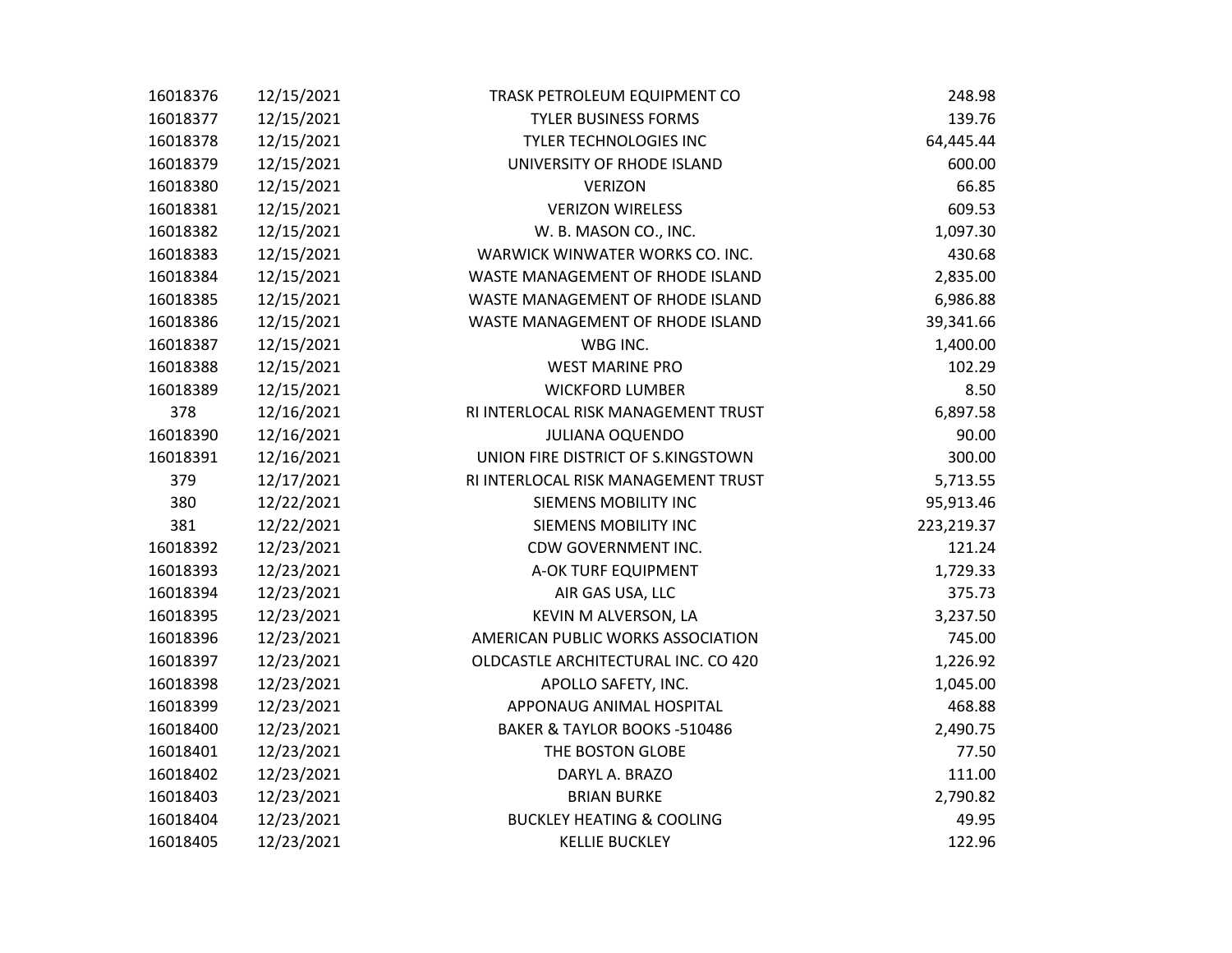| 16018406 | 12/23/2021 | C&S SPECIALTY, INC.                        | 329.00    |
|----------|------------|--------------------------------------------|-----------|
| 16018407 | 12/23/2021 | <b>CAPITAL ACQUISITIONS</b>                | 1,499.00  |
| 16018408 | 12/23/2021 | <b>DONNA CARTER</b>                        | 330.00    |
| 16018409 | 12/23/2021 | CHEM-AQUA                                  | 178.92    |
| 16018410 | 12/23/2021 | <b>CINTAS CORP</b>                         | 25.35     |
| 16018411 | 12/23/2021 | <b>CINTAS CORPORATION</b>                  | 43.46     |
| 16018412 | 12/23/2021 | <b>CINTAS FIRST AID &amp; SAFETY</b>       | 17.07     |
| 16018413 | 12/23/2021 | <b>COLA PLUMBING &amp; HEATING</b>         | 350.00    |
| 16018414 | 12/23/2021 | <b>CORELOGIC</b>                           | 2,865.61  |
| 16018415 | 12/23/2021 | <b>DAIMLER TRUST</b>                       | 818.29    |
| 16018416 | 12/23/2021 | <b>DAVID SHERLOCK</b>                      | 787.93    |
| 16018417 | 12/23/2021 | DAVISVILLE FREE LIBRARY ASSOC.             | 23,227.00 |
| 16018418 | 12/23/2021 | <b>DIANE TRAYNOR</b>                       | 155.97    |
| 16018419 | 12/23/2021 | <b>DIVERSIFIED MOBILE SERVICES</b>         | 1,958.53  |
| 16018420 | 12/23/2021 | <b>DIVISION OF BUSINESS SERVICES</b>       | 80.00     |
| 16018421 | 12/23/2021 | STATE OF RHODE ISLAND - DMV                | 320.00    |
| 16018422 | 12/23/2021 | <b>CHELSEY DUMAS-GIBBS</b>                 | 34.00     |
| 16018423 | 12/23/2021 | ENVIRONMENTAL CONSULTING & MANAGEMENT, INC | 1,795.00  |
| 16018424 | 12/23/2021 | FIREMATIC SUPPLY CO. INC.                  | 732.96    |
| 16018425 | 12/23/2021 | FLOOD FORD OF EAST GREENWICH               | 141.49    |
| 16018426 | 12/23/2021 | FULL KEEL MARINE                           | 641.14    |
| 16018427 | 12/23/2021 | <b>JANE GEMMA</b>                          | 90.00     |
| 16018428 | 12/23/2021 | <b>GENERAL TREASURER STATE RI</b>          | 58.66     |
| 16018429 | 12/23/2021 | <b>GRAINGER</b>                            | 253.92    |
| 16018430 | 12/23/2021 | GREENEREASE                                | 620.00    |
| 16018431 | 12/23/2021 | <b>GREENWOOD EMERGENCY VEHICLES INC</b>    | 219.14    |
| 16018432 | 12/23/2021 | <b>HALEY WICKER</b>                        | 284.59    |
| 16018433 | 12/23/2021 | HARBOR CONTROLS, INC                       | 500.00    |
| 16018434 | 12/23/2021 | <b>HARBOR ONE BANK</b>                     | 3,672.69  |
| 16018435 | 12/23/2021 | THE CHAS. C. HART SEED CO.                 | 4,488.00  |
| 16018436 | 12/23/2021 | HOWARD JOHNSON, INC.                       | 479.56    |
| 16018437 | 12/23/2021 | INDUSTRIAL BURNER SERVICE, INC.            | 755.00    |
| 16018438 | 12/23/2021 | <b>INNOVEX</b>                             | 399.58    |
| 16018439 | 12/23/2021 | INTERNATIONAL PAVING CORPORATION           | 28,029.00 |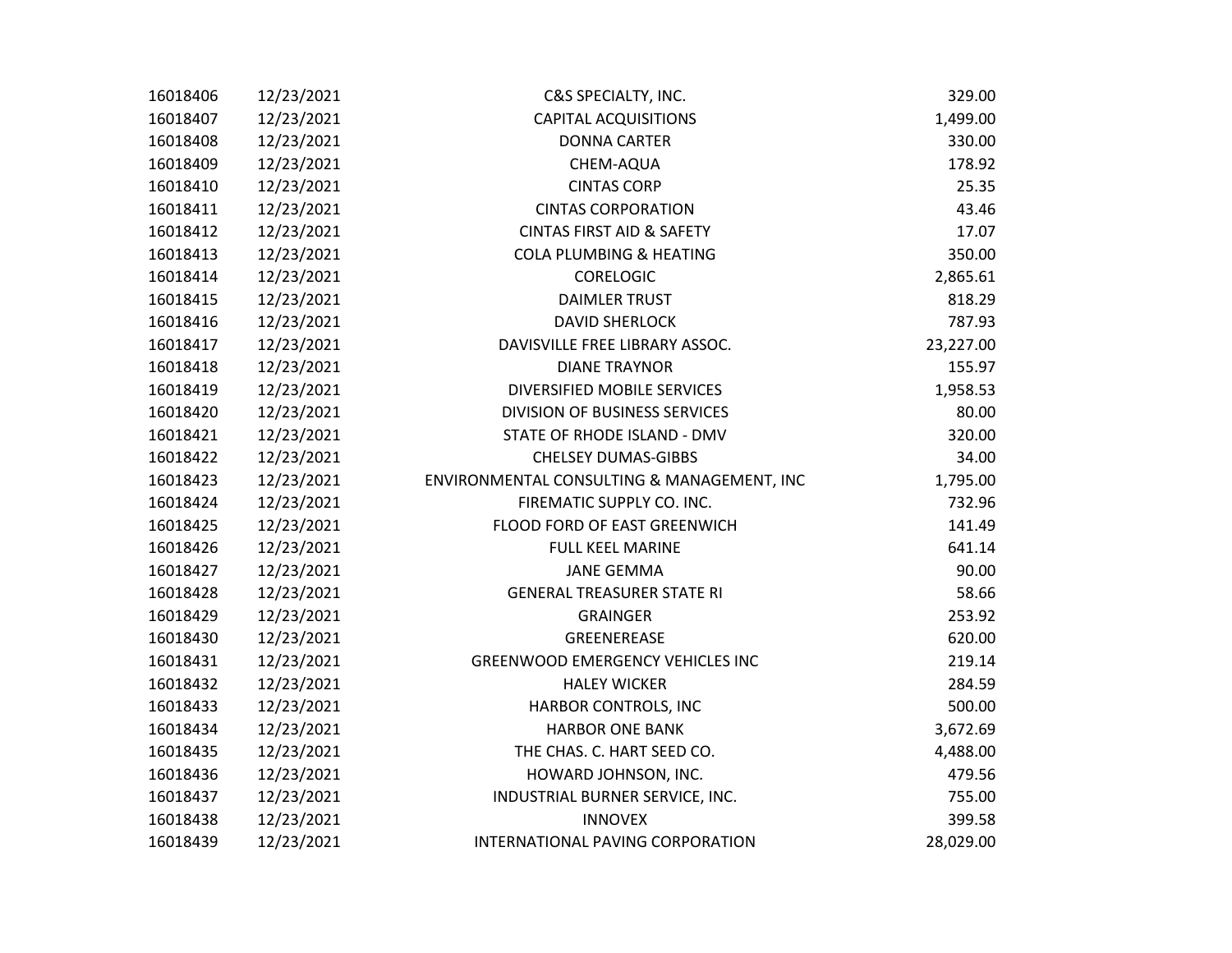| 16018440 | 12/23/2021 | LORETTA JACOB                    | 75.00      |
|----------|------------|----------------------------------|------------|
| 16018441 | 12/23/2021 | <b>JAMES SMITH</b>               | 181.19     |
| 16018442 | 12/23/2021 | <b>JOSEPH RAHEB ATTY.</b>        | 772.18     |
| 16018443 | 12/23/2021 | <b>CHRISTINE KRALICKY</b>        | 16.02      |
| 16018444 | 12/23/2021 | SYLVIA C. KRAUSSE                | 105.00     |
| 16018445 | 12/23/2021 | <b>KS STATE BANK</b>             | 75,225.49  |
| 16018446 | 12/23/2021 | <b>LARGESS FORESTRY</b>          | 2,300.00   |
| 16018447 | 12/23/2021 | LERETA, LLC*                     | 319.37     |
| 16018448 | 12/23/2021 | <b>LESLIE MACKINNON</b>          | 24.63      |
| 16018449 | 12/23/2021 | <b>LESLY CHOINSKI</b>            | 44.19      |
| 16018450 | 12/23/2021 | <b>LIBERTY CEDAR</b>             | 83.50      |
| 16018451 | 12/23/2021 | <b>LIBRARY OF AMERICA</b>        | 30.90      |
| 16018452 | 12/23/2021 | <b>LINDA SHORTMAN</b>            | 89.16      |
| 16018453 | 12/23/2021 | LISA ADORNO DIMARIA              | 750.00     |
| 16018454 | 12/23/2021 | <b>LISA COLE</b>                 | 17.78      |
| 16018455 | 12/23/2021 | <b>QWEST COMMUNICATIONS CORP</b> | 83.52      |
| 16018456 | 12/23/2021 | <b>MARSHALL &amp; SWIFT</b>      | 656.20     |
| 16018457 | 12/23/2021 | <b>MARTONE SERVICE CO.</b>       | 125,400.00 |
| 16018458 | 12/23/2021 | PAULETTE ANN MCLAREN             | 175.00     |
| 16018459 | 12/23/2021 | KATHLEEN MELENEY                 | 49.59      |
| 16018460 | 12/23/2021 | <b>MIDCITY STEEL</b>             | 25.00      |
| 16018461 | 12/23/2021 | MIDWEST TAPE                     | 1,035.19   |
| 16018462 | 12/23/2021 | <b>MONTAGE ENTERPRISES</b>       | 123.68     |
| 16018463 | 12/23/2021 | NARRAGANSETT FLAGS               | 265.00     |
| 16018464 | 12/23/2021 | <b>NATIONAL GRID</b>             | 874.91     |
| 16018465 | 12/23/2021 | NEW ENGLAND FIRE EQUIPMENT AND   | 2,509.99   |
| 16018466 | 12/23/2021 | NEW ENGLAND HYDROSEED INC        | 211.23     |
| 16018467 | 12/23/2021 | NITCO LLC                        | 913.71     |
| 16018468 | 12/23/2021 | <b>NOLIN ELECTRIC INC.</b>       | 2,557.00   |
| 16018469 | 12/23/2021 | NORTH KINGSTOWN RENTALS INC.     | 96.67      |
| 16018470 | 12/23/2021 | O'REILLY/FIRST CALL              | 130.75     |
| 16018471 | 12/23/2021 | OCEAN STATE OIL, INC.            | 130.20     |
| 16018472 | 12/23/2021 | <b>LINDA OHSBERG</b>             | 240.00     |
| 16018473 | 12/23/2021 | OTIS ELEVATOR COMPANY            | 661.00     |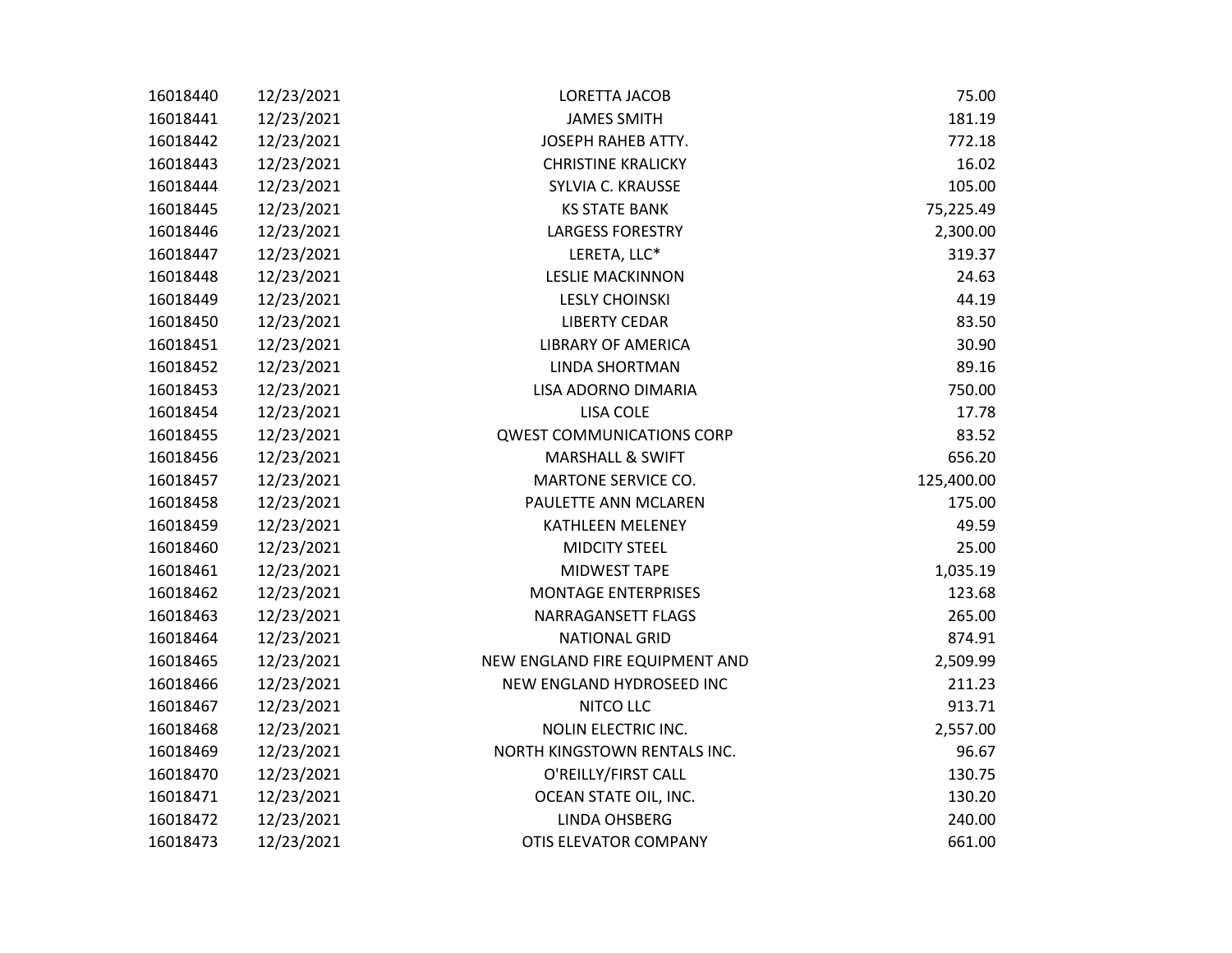| 16018474 | 12/23/2021 | OVERHEAD DOOR CO. OF PROVIDENCE INC           | 3,854.00   |
|----------|------------|-----------------------------------------------|------------|
| 16018475 | 12/23/2021 | <b>KENNETH OWENS</b>                          | 90.00      |
| 16018476 | 12/23/2021 | PASCALE SERVICE CORP.                         | 3,437.29   |
| 16018477 | 12/23/2021 | <b>TERESA PEARSON</b>                         | 675.00     |
| 16018478 | 12/23/2021 | PETERSON OIL SERVICE, INC.                    | 16,083.98  |
| 16018479 | 12/23/2021 | PITNEY BOWES                                  | 409.85     |
| 16018480 | 12/23/2021 | PLEASANT STREET WHARF, INC.                   | 262.50     |
| 16018481 | 12/23/2021 | POWER EQUIPMENT CO. INC.                      | 483.75     |
| 16018482 | 12/23/2021 | PRECISION BUSINESS FORMS, LTD.                | 854.61     |
| 16018483 | 12/23/2021 | <b>QUONSET AUTO BODY INC</b>                  | 100.00     |
| 16018484 | 12/23/2021 | REYNOLDS FARM RESIDENTIAL DEV LLC             | 417.07     |
| 16018485 | 12/23/2021 | RI GENERAL TREASURER                          | 100.00     |
| 16018486 | 12/23/2021 | RI INFRASTRUCTURE BANK                        | 37.14      |
| 16018487 | 12/23/2021 | RI INTERLOCAL RISK MANAGEMENT TRUST           | 9.72       |
| 16018488 | 12/23/2021 | RHODE ISLAND DEPARTMENT OF LABOR AND TRAINING | 45.00      |
| 16018489 | 12/23/2021 | ROSARIOS PIZZERIA, INC.                       | 44.32      |
| 16018490 | 12/23/2021 | <b>ROSEMARY HAWKINS</b>                       | 319.37     |
| 16018491 | 12/23/2021 | SALK'S HARDWARE & MARINE INC.                 | 159.55     |
| 16018492 | 12/23/2021 | <b>HENRY SCHEIN</b>                           | 1,904.00   |
| 16018493 | 12/23/2021 | SHANIX INC.                                   | 4,545.00   |
| 16018494 | 12/23/2021 | SJ SERVICES, INC.                             | 3,897.83   |
| 16018495 | 12/23/2021 | <b>STANLEY KIZLINSKI</b>                      | 10.00      |
| 16018496 | 12/23/2021 | <b>STRYKER SALES CORP</b>                     | 3,529.68   |
| 16018497 | 12/23/2021 | SUBURBAN PROPANE-1117                         | 421.63     |
| 16018498 | 12/23/2021 | SULLIVAN TIRE CO., INC.                       | 1,091.60   |
| 16018499 | 12/23/2021 | <b>SUSAN CHERNOW</b>                          | 81.23      |
| 16018500 | 12/23/2021 | <b>SUSAN WRATH</b>                            | 37.13      |
| 16018501 | 12/23/2021 | TASCA FORD, INC.                              | 1,650.91   |
| 16018502 | 12/23/2021 | <b>THERESA AMARAL</b>                         | 402.26     |
| 16018503 | 12/23/2021 | TOWER CONSTRUCTION CORP.                      | 535,534.51 |
| 16018504 | 12/23/2021 | TRACTOR SUPPLY CREDIT PLAN                    | 64.97      |
| 16018505 | 12/23/2021 | TRAFFIC SIGNS & SAFETY, INC                   | 988.80     |
| 16018506 | 12/23/2021 | UNIVAR USA INC.                               | 9,312.38   |
| 16018507 | 12/23/2021 | UNIVERSITY OF RHODE ISLAND                    | 150.00     |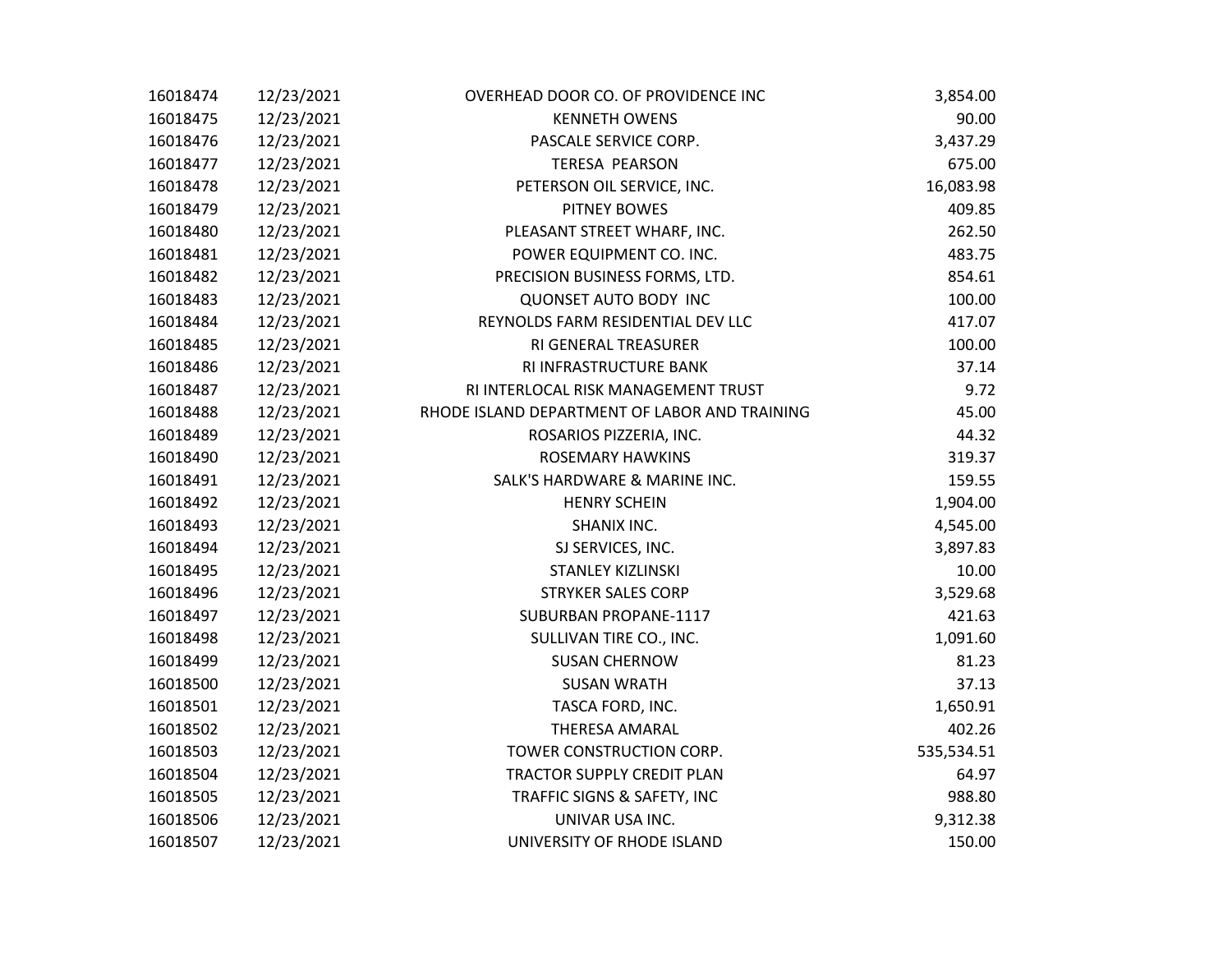| 16018508 | 12/23/2021 | URI COOPERATIVE EXTENSION                  | 2,275.00  |
|----------|------------|--------------------------------------------|-----------|
| 16018509 | 12/23/2021 | URI-PSEP                                   | 37.50     |
| 16018510 | 12/23/2021 | <b>VERIZON</b>                             | 56.70     |
| 16018511 | 12/23/2021 | <b>VERIZON</b>                             | 61.40     |
| 16018512 | 12/23/2021 | <b>VERIZON</b>                             | 61.40     |
| 16018513 | 12/23/2021 | <b>VERIZON WIRELESS MESSAGING SERVICES</b> | 1,770.96  |
| 16018514 | 12/23/2021 | W. B. MASON CO., INC.                      | 1,232.62  |
| 16018515 | 12/23/2021 | <b>WESTERN OIL INC.</b>                    | 451.25    |
| 16018516 | 12/23/2021 | <b>WICKFORD LUMBER</b>                     | 20.86     |
| 16018517 | 12/23/2021 | <b>WILLETT FREE LIBRARY</b>                | 29,213.00 |
| 16018518 | 12/30/2021 | ALL OUTDOORS POWER EQUIP CO                | 683.45    |
| 16018519 | 12/30/2021 | ALLIED COURT REPORTERS, INC.               | 300.00    |
| 16018520 | 12/30/2021 | AMAZON                                     | 43.22     |
| 16018521 | 12/30/2021 | AT & T MOBILITY                            | 39.32     |
| 16018522 | 12/30/2021 | ATG GROUP, INC                             | 470.00    |
| 16018523 | 12/30/2021 | AXON ENTERPRISE, INC.                      | 2,600.00  |
| 16018524 | 12/30/2021 | BAKER & TAYLOR BOOKS -510486               | 436.22    |
| 16018525 | 12/30/2021 | <b>BODY ARMOR OUTLET</b>                   | 130.50    |
| 16018526 | 12/30/2021 | <b>CINTAS FIRST AID &amp; SAFETY</b>       | 38.73     |
| 16018527 | 12/30/2021 | <b>COX COMMUNICATIONS</b>                  | 4,093.27  |
| 16018528 | 12/30/2021 | <b>GEORGE T. CRANSTON</b>                  | 500.00    |
| 16018529 | 12/30/2021 | DARROWEVERETT, LLP                         | 495.00    |
| 16018530 | 12/30/2021 | <b>DAVE'S MARKETPLACE</b>                  | 74.63     |
| 16018531 | 12/30/2021 | <b>DIRECT ENERGY BUSINESS</b>              | 3,452.81  |
| 16018532 | 12/30/2021 | <b>GALETON</b>                             | 35.08     |
| 16018533 | 12/30/2021 | <b>HOME DEPOT</b>                          | 3,220.52  |
| 16018534 | 12/30/2021 | <b>KRISTINE KINDER</b>                     | 40.21     |
| 16018535 | 12/30/2021 | KONICA MINOLTA BUSINESS SOLUTIONS          | 3,386.56  |
| 16018536 | 12/30/2021 | <b>JIM LATHROP</b>                         | 200.00    |
| 16018537 | 12/30/2021 | <b>LIBRARY OF AMERICA</b>                  | 60.90     |
| 16018538 | 12/30/2021 | LONDON HEALTH ADMINISTRATORS               | 726.75    |
| 16018539 | 12/30/2021 | <b>QWEST COMMUNICATIONS CORP</b>           | 83.88     |
| 16018540 | 12/30/2021 | MATTHEW BENDER & CO., INC                  | 1,246.07  |
| 16018541 | 12/30/2021 | <b>MELISSA SMITH</b>                       | 365.57    |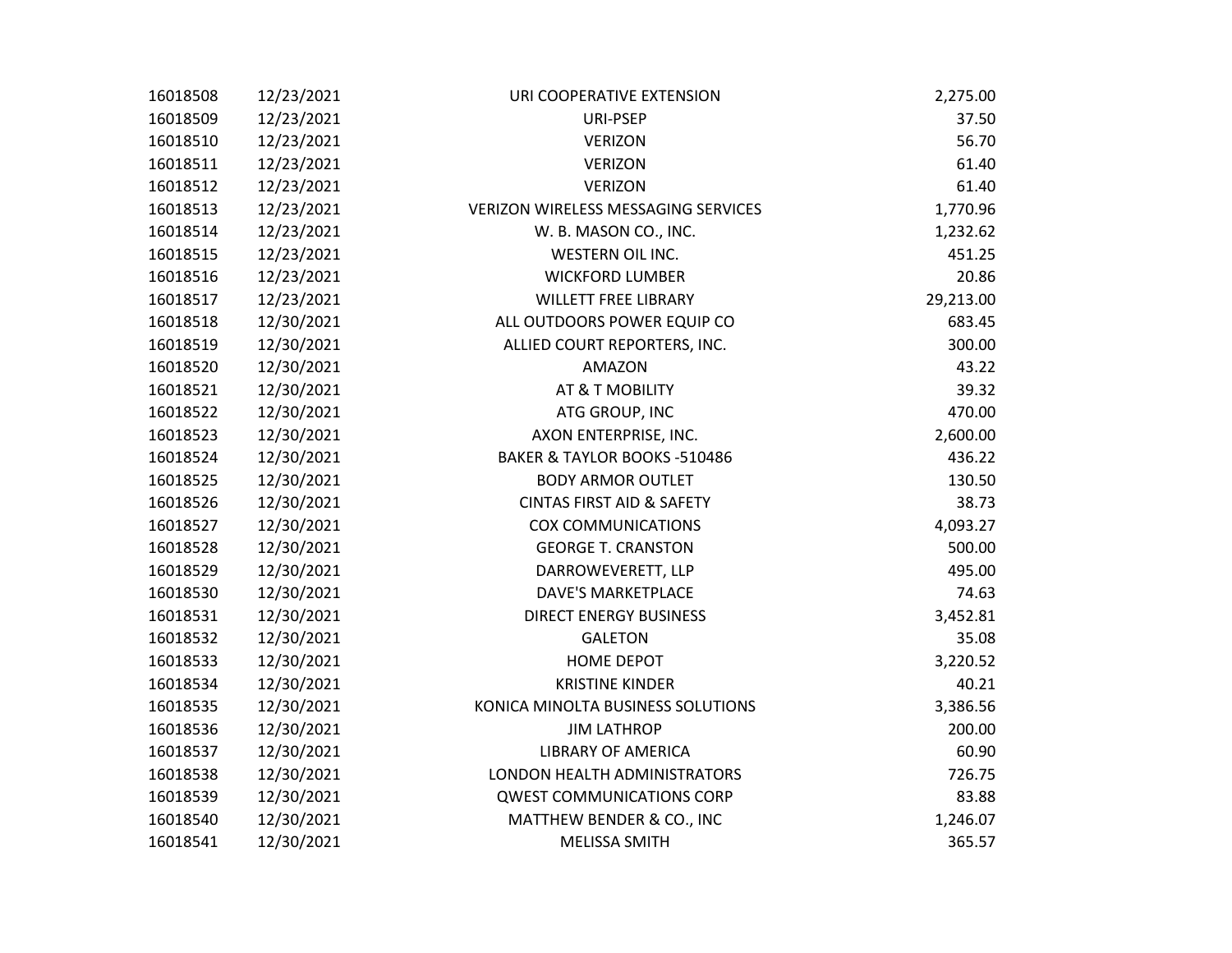| 16018542 | 12/30/2021 | MIDWEST TAPE         | 2,046.69  |
|----------|------------|----------------------|-----------|
| 16018543 | 12/30/2021 | <b>NATIONAL GRID</b> | 18,092.02 |
| 16018544 | 12/30/2021 | <b>NATIONAL GRID</b> | 15.19     |
| 16018545 | 12/30/2021 | <b>NATIONAL GRID</b> | 15.19     |
| 16018546 | 12/30/2021 | <b>NATIONAL GRID</b> | 15.42     |
| 16018547 | 12/30/2021 | <b>NATIONAL GRID</b> | 18.79     |
| 16018548 | 12/30/2021 | <b>NATIONAL GRID</b> | 21.20     |
| 16018549 | 12/30/2021 | <b>NATIONAL GRID</b> | 21.36     |
| 16018550 | 12/30/2021 | <b>NATIONAL GRID</b> | 21.79     |
| 16018551 | 12/30/2021 | <b>NATIONAL GRID</b> | 22.34     |
| 16018552 | 12/30/2021 | <b>NATIONAL GRID</b> | 33.51     |
| 16018553 | 12/30/2021 | <b>NATIONAL GRID</b> | 43.73     |
| 16018554 | 12/30/2021 | <b>NATIONAL GRID</b> | 51.64     |
| 16018555 | 12/30/2021 | <b>NATIONAL GRID</b> | 87.49     |
| 16018556 | 12/30/2021 | <b>NATIONAL GRID</b> | 100.58    |
| 16018557 | 12/30/2021 | <b>NATIONAL GRID</b> | 162.64    |
| 16018558 | 12/30/2021 | <b>NATIONAL GRID</b> | 184.55    |
| 16018559 | 12/30/2021 | <b>NATIONAL GRID</b> | 292.25    |
| 16018560 | 12/30/2021 | <b>NATIONAL GRID</b> | 308.23    |
| 16018561 | 12/30/2021 | <b>NATIONAL GRID</b> | 337.68    |
| 16018562 | 12/30/2021 | <b>NATIONAL GRID</b> | 360.91    |
| 16018563 | 12/30/2021 | <b>NATIONAL GRID</b> | 397.38    |
| 16018564 | 12/30/2021 | <b>NATIONAL GRID</b> | 449.36    |
| 16018565 | 12/30/2021 | <b>NATIONAL GRID</b> | 463.42    |
| 16018566 | 12/30/2021 | <b>NATIONAL GRID</b> | 487.40    |
| 16018567 | 12/30/2021 | <b>NATIONAL GRID</b> | 629.03    |
| 16018568 | 12/30/2021 | <b>NATIONAL GRID</b> | 786.49    |
| 16018569 | 12/30/2021 | <b>NATIONAL GRID</b> | 1,219.48  |
| 16018570 | 12/30/2021 | <b>NATIONAL GRID</b> | 1,884.43  |
| 16018571 | 12/30/2021 | <b>NATIONAL GRID</b> | 2,165.93  |
| 16018572 | 12/30/2021 | <b>NATIONAL GRID</b> | 3,759.78  |
| 16018573 | 12/30/2021 | <b>NATIONAL GRID</b> | 7,134.57  |
| 16018574 | 12/30/2021 | <b>NATIONAL GRID</b> | 10,708.61 |
| 16018575 | 12/30/2021 | <b>NATIONAL GRID</b> | 4,702.70  |